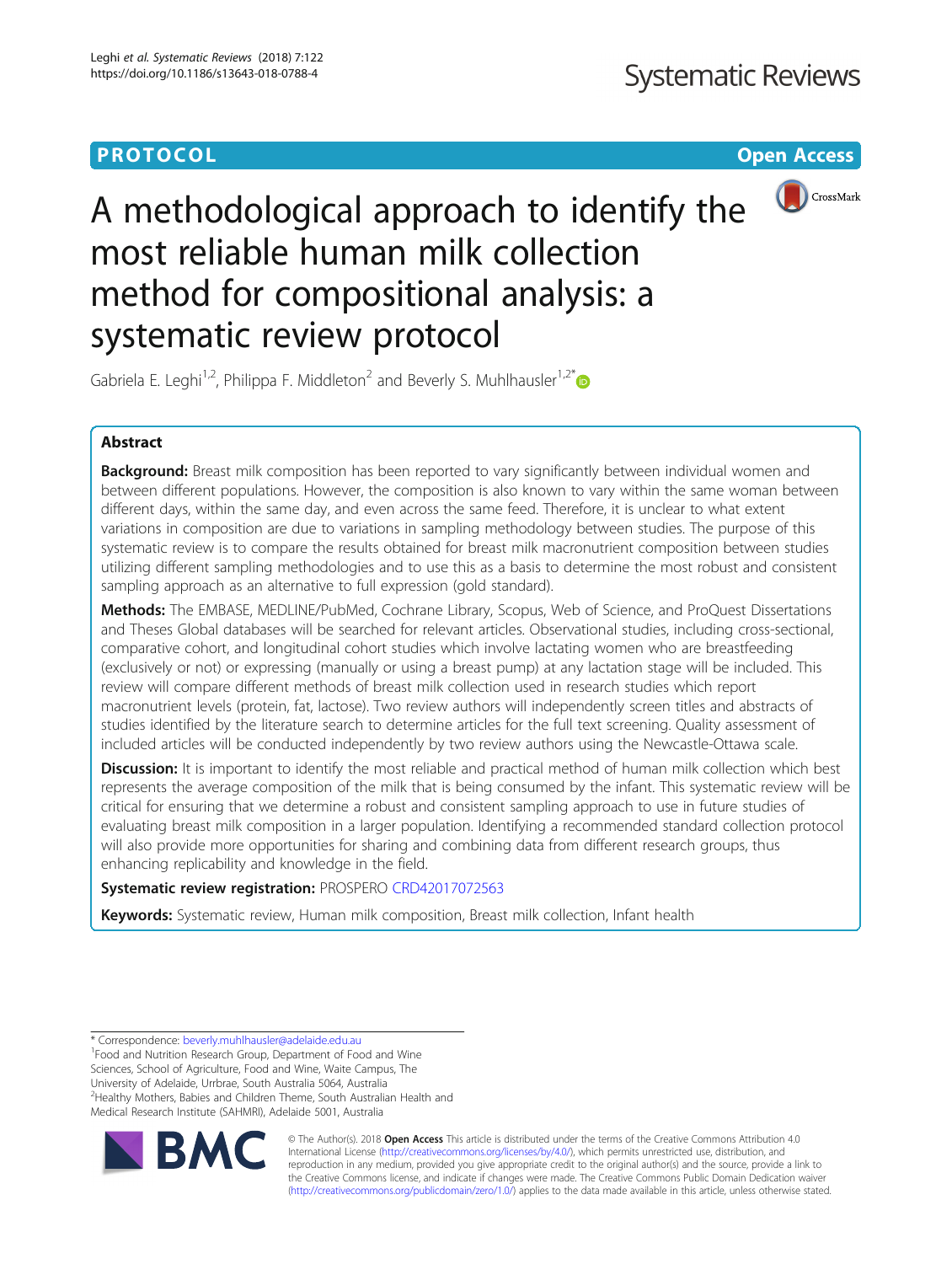## Background

Breast milk is uniquely designed for the human infant; it is thought to contain adequate nutrients and bioactive components and is known for its important role in infant survival and health [[1\]](#page-3-0). The World Health Organization (WHO) recommends that infants should be exclusively breastfed until around 6 months' postpartum, with continued breastfeeding to 12 months of age and beyond [[2\]](#page-3-0). It is critical to understand contemporary breast milk composition given the established importance of nutritional exposures in early infancy for an individual's life-long health outcomes; a concept that has been reinforced by reports of significant relationships between the concentration of specific components in breast milk and infant growth/body composition and future risk of obesity [[3\]](#page-3-0).

Despite recognition of the importance of breastfeeding and human milk, however, research in this area is complicated by the fact that human milk composition is highly variable and can change according to time since last feed, period of the day, and stage of lactation, as well as between women and populations [[4\]](#page-4-0). The method and time of sample collection has been shown to influence breast milk composition, including the levels of macronutrients (fat, protein, and lactose), micronutrients, as well as levels of other bioactive factors in breast milk [\[4](#page-4-0)]. For example, the milk fat content is lower at the beginning of the feed compared with the end of the feed and can increase up to three times from its initial concentration across a single feeding period [[5\]](#page-4-0).

Several studies have suggested that the "gold standard" method of sampling human milk for compositional analysis is to collect small samples from multiple complete breast expressions breastfeed across a 24-h period [[4,](#page-4-0) [6](#page-4-0)]. However, this approach is impractical for many women, particularly those who have a limited milk supply and/or whose infants refuse to consume expressed breast milk from a bottle, and is therefore less than ideal for studies in which the aim is to assess breast milk composition in a large population.

There are very few studies which have systematically evaluated the full range of breast milk components collected at different times during a feed and across a 24-h period and compared these to those obtained using this "gold standard" methodology.

## Aim

The purpose of this systematic review is to compare the results obtained for breast milk macronutrient composition between studies utilizing different sampling methodologies and to use this as a basis to determine the most robust and consistent sampling approach as an alternative to full expression (gold standard).

## **Methods**

## Protocol

The present systematic review protocol has been developed based on Preferred Reporting Items for Systematic Reviews and Meta-Analysis Protocols (PRISMA-P) guidelines [[7,](#page-4-0) [8](#page-4-0)] and Cochrane Handbook for Systematic Reviews of Interventions [[9\]](#page-4-0). A PRISMA-P checklist file is attached (Additional file [1\)](#page-3-0).

#### Eligibility criteria

Studies will be selected according to the criteria outlined below. Studies only reported as abstracts will not be included.

## Study design

All observational studies, including cross-sectional, comparative cohort, and longitudinal cohort studies will be included.

## **Participants**

Included studies will involve women who are breastfeeding (exclusively or partially) or expressing (manually or using a breast pump) at any lactation stage.

## Method of collection

To be eligible for inclusion, studies must report the time of day of collection, state the method of collection, and whether collection was undertaken by manual expression, a breast milk pump (or either), or any other method.

#### **Comparators**

Comparison of average macronutrient composition obtained in studies using the gold standard collection methods (full expression of a breast or both breasts, or subsamples from all full expressions, across a 24-h period) vs other breast milk collection methods

## **Outcomes**

Breast milk macronutrient composition (total protein, total fat, and lactose)

### **Timing**

Any time during lactation

## **Setting**

There will be no restrictions on the type of setting.

## Language

Only articles reported in the English language will be included due to lack of resources for translation.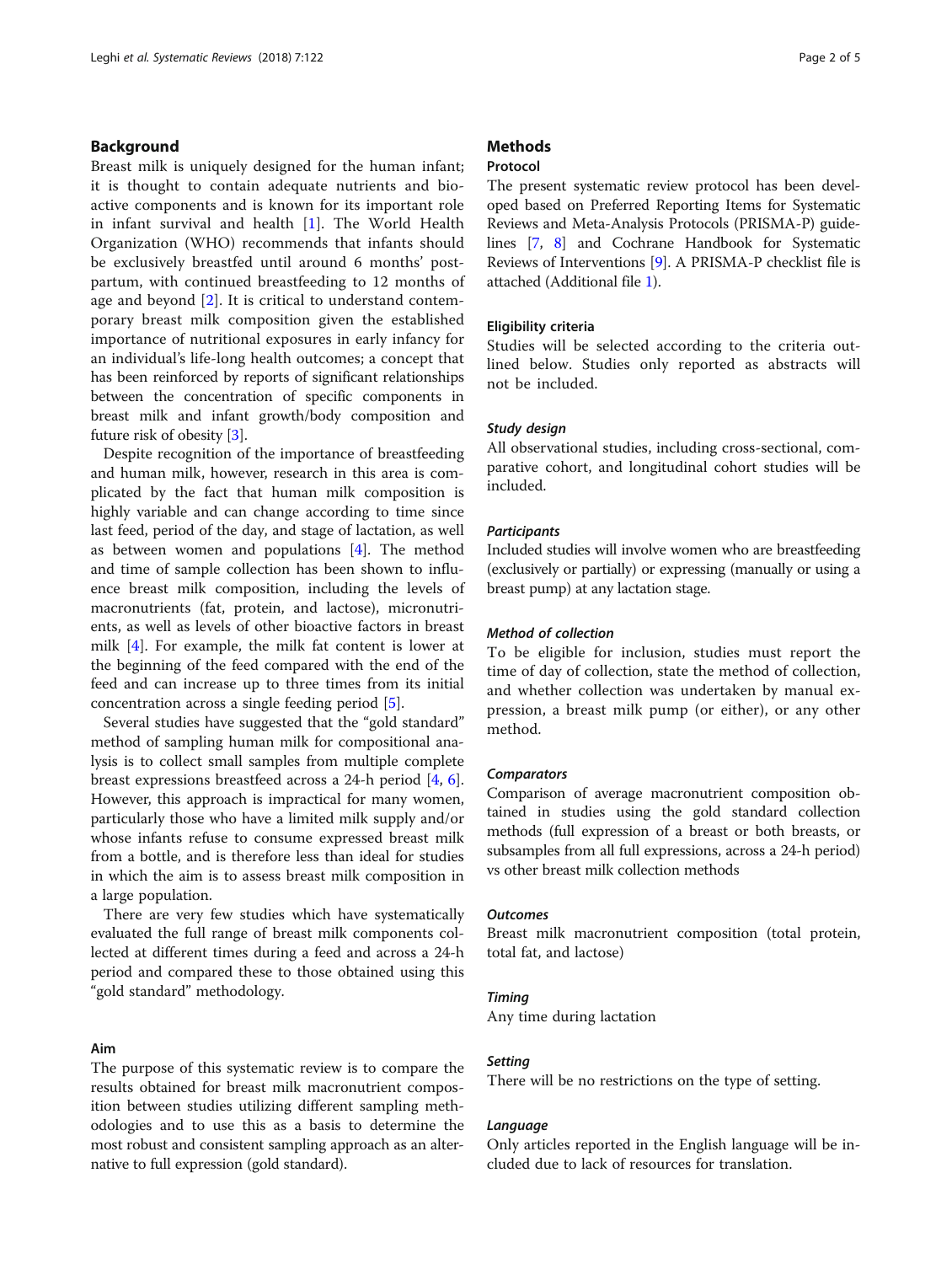## Information sources

Literature searches will be undertaken using the following electronic bibliographic databases: EMBASE, MEDLINE/ PubMed, Cochrane Library, Scopus, Web of Science, and ProQuest Dissertations and Theses Global. The literature search will be limited to studies in humans, but no date range restrictions will be applied. For each selected article, abstracts and full articles will be obtained. In order to increase literature coverage, we will also scan the reference lists of included studies and systematic reviews identified during the screening process.

#### Search strategy

The specific search strategies will be developed by the research team with the input from an experienced research librarian. The literature search will be updated towards the end of the review, just prior to final analysis, to ensure maximum coverage of eligible studies. A draft search strategy for MEDLINE, including search terms, is included in Additional file [2.](#page-3-0) After the MEDLINE search is complete, we will adapt the search strategy to the subject headings and syntax of the other electronic databases.

#### Study records

#### Data management

The literature search will be initially performed using the selected databases and then uploaded into EndNote software [[10\]](#page-4-0), a reference management software that allows organization of references identified from different electronic databases. All search results will be entered into a single EndNote library, and duplicate studies will be identified and removed. After removal of duplicates, the search results will then be uploaded to Covidence [[11\]](#page-4-0), an Internet-based software program that facilitates article screening, data extraction, and collaboration among multiple reviewers. The team will develop and test screening questions and forms based on the eligibility criteria. Citation titles and abstracts will be uploaded to the software.

## Selection process

The selection of articles for inclusion in the review will be undertaken in two stages. The first stage will involve screening the title and abstracts of the search results against the eligibility criteria. In the second stage, the full articles of these articles will be screened to confirm that they meet the eligibility criteria. At both stages, each article will be screened independently by two authors. Any articles where there is disagreement in eligibility status between the first two authors will be reviewed by the third author and any disagreements resolved by mutual discussion. The reviewers will not be blinded to journal of publication or authors and institutions at any stage of the screening process. Reasons for excluding studies will be documented and reported, and the number of articles and reasons for exclusion at each stage of screening will be presented in a Preferred Reporting Items for Systematic Reviews and Meta-Analysis (PRISMA) flow diagram.

## Data collection process

Two authors will independently extract data from each included study (which may have one or more publications) based on a standardized extraction form from the Cochrane Pregnancy and Childbirth group [[12](#page-4-0)]. All authors will review and discuss the data extraction form prior to commencing data extraction, and all authors will complete and compare data extraction from a single selected study to ensure that there is consistent interpretation of the questions. To minimize inconsistency between reviewers, we will conduct training and calibration exercises using the data extraction form prior to the commencement of the systematic review.

Data extracted will include study design, sample size, number of milk samples analyzed, and methodological details about breast milk collection including:

- (i) Whether or not the women were exclusively breastfeeding
- (ii) Lactation day/stage when breast milk was collected (time postpartum)
- (iii)Time of day milk was expressed/collected
- (iv) Time since last feed/expression that milk samples were collected
- (v) Whether separate pre- or post-feed/expression samples were collected or milk samples were mixed
- (vi) Any details provided as to which breast was used for collection (e.g., some authors discuss the letdown response in the absence of suckling, so they ask women to breastfeed baby at one breast while collecting milk from the other)
- (vii) Whether milk was expressed manually or using a breast pump—duration of pumping and milk volume expressed will also be reported
- (viii) If a pump was used, then the type of pump
- (ix)Volume of milk consumed by infant (if samples collected at time of a feed)
- (x) Gestational age of infant at birth (e.g., preterm or term)

The data extraction form will be completed by at least two authors for each study. One author will be responsible for cross-checking each data extraction form for completeness. Any differences in the data extracted from a particular study will be resolved by discussion between the two reviewing authors, and in the case of a disagreement between these authors, reviewed by a third author. If missing data are identified, then reasonable efforts will be made to contact the corresponding authors of the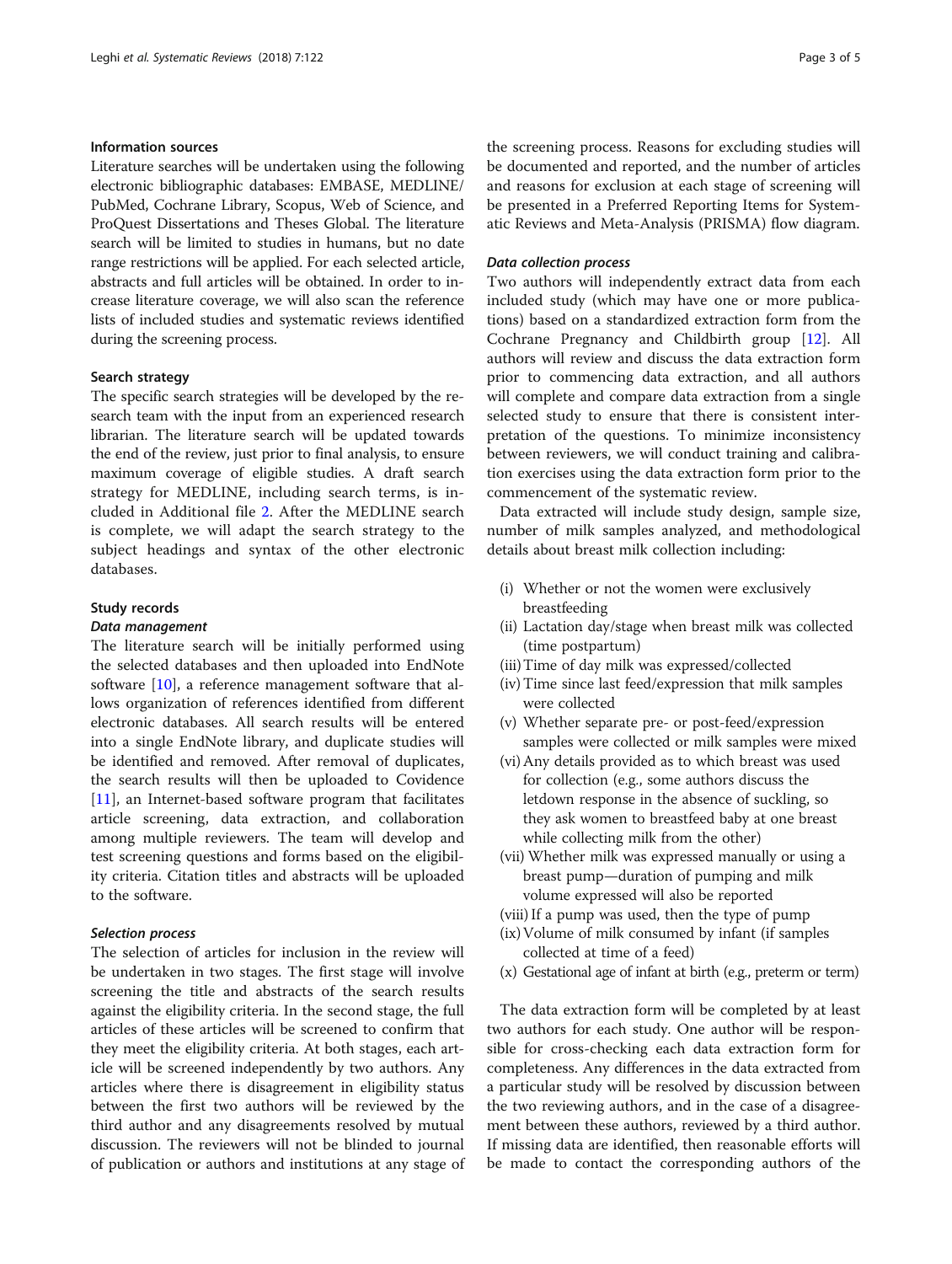<span id="page-3-0"></span>relevant study by email (maximum three attempts) to obtain this missing information.

#### Risk of bias in individual studies

Quality assessment of each included articles will be conducted independently by two authors based on the Newcastle-Ottawa scale (NOS) which was designed specifically for assessment of non-randomized studies, including cohort studies [\[13\]](#page-4-0), and adapted for cross-sectional studies. The information captured in the NOS will be used to guide the allocation of studies as being at either low or high risk of bias (or unclear), based on criteria such as attrition rate, sample size, and risk of confounding. In addition to the overall analysis of findings from all selected studies, we will also consider the findings from studies with low and high/unclear risk of bias separately to determine the potential influence of study quality on the overall conclusions.

## Data synthesis

The extracted data will be presented as structured summary tables which include a description of study characteristics, including number of participants, timing (stage of lactation), type of breast milk collection, and results of macronutrient analyses (total protein, total fat, and/or lactose). Risk of bias for each study will also be included. The findings from different studies in relation to macronutrient concentrations (total fat, total protein, and/or lactose) will be summarized and compared between studies utilizing different methods of breast milk collection.

## **Discussion**

## What is the issue?

There is currently a lack of consensus on the most reliable alternative method of human milk collection to the subsampling and pooling of milk samples from a full breast expression at each feed across a 24-h period. While this method is considered the "gold standard," it is invasive and impractical for population studies in which the goal is to obtain compositional information on a representative sample of women. Currently, an array of alternative collection methods is utilized by different research groups, and there is no universal/standardized sampling approach.

## Why is this important?

It is important to identify the most reliable and practical method of human milk collection which will best represent the average composition of the milk that is being consumed by the infant. Breast milk is known to vary in composition across the day and during an individual feed, but to date, it is unclear whether one particular collection method is more closely aligned to the "gold standard" approach of sampling from all full breast milk breastfeeds/expressions collected across a 24-h period. This systematic review will also compare the results obtained for macronutrient composition using different collection methods. Ultimately, the outcomes of this systematic review will identify a recommended standard collection protocol for use by all researchers working in human milk research, with the potential to significantly expand the opportunities for sharing and combining data from different research groups. This will enhance replicability and knowledge in the field.

## Additional files

[Additional file 1:](https://doi.org/10.1186/s13643-018-0788-4) PRISMA-P checklist. (DOCX 31 kb) [Additional file 2:](https://doi.org/10.1186/s13643-018-0788-4) Example Search Strategy - MEDLINE/PubMed. (DOCX 19 kb)

#### Abbreviations

NOS: Newcastle-Ottawa scale; PRISMA: Preferred Reporting Items for Systematic Reviews and Meta-Analysis; PRISMA-P: Preferred Reporting Items for Systematic Reviews and Meta-Analysis Protocols; WHO: World Health **Organization** 

#### Acknowledgements

The data extraction form used for this protocol is modified from a standard template used by Cochrane Pregnancy and Childbirth group.

#### Funding

This systematic review protocol is part of the first author's doctoral thesis which is jointly funded by the FOODplus Research Centre, The University of Adelaide, and the Child Nutrition Research Centre, Brisbane.

#### Availability of data and materials

The datasets generated and/or analyzed during the current study will be available from the corresponding author on reasonable request.

#### Authors' contributions

GEL and BSM worked on the conception and design of the review in consultation with co-author PFM. GEL wrote the first draft of this protocol with substantial contribution from all authors. All authors read and approved final manuscript.

## Ethics approval and consent to participate

Not applicable.

#### Consent for publication

Not applicable.

#### Competing interests

The authors declare that they have no competing interests.

#### Publisher's Note

Springer Nature remains neutral with regard to jurisdictional claims in published maps and institutional affiliations.

#### Received: 17 November 2017 Accepted: 27 July 2018 Published online: 16 August 2018

#### References

- 1. Oftedal OT. The evolution of milk secretion and its ancient origins. Animal. 2012;6:355–68.
- 2. World Health Organization U. Global strategy for infant and young child feeding; 2003. p. 30.
- 3. Fields DA, Schneider CR, Pavela G. A narrative review of the associations between six bioactive components in breast milk and infant adiposity. Obesity (Silver Spring). 2016;24:1213–21.